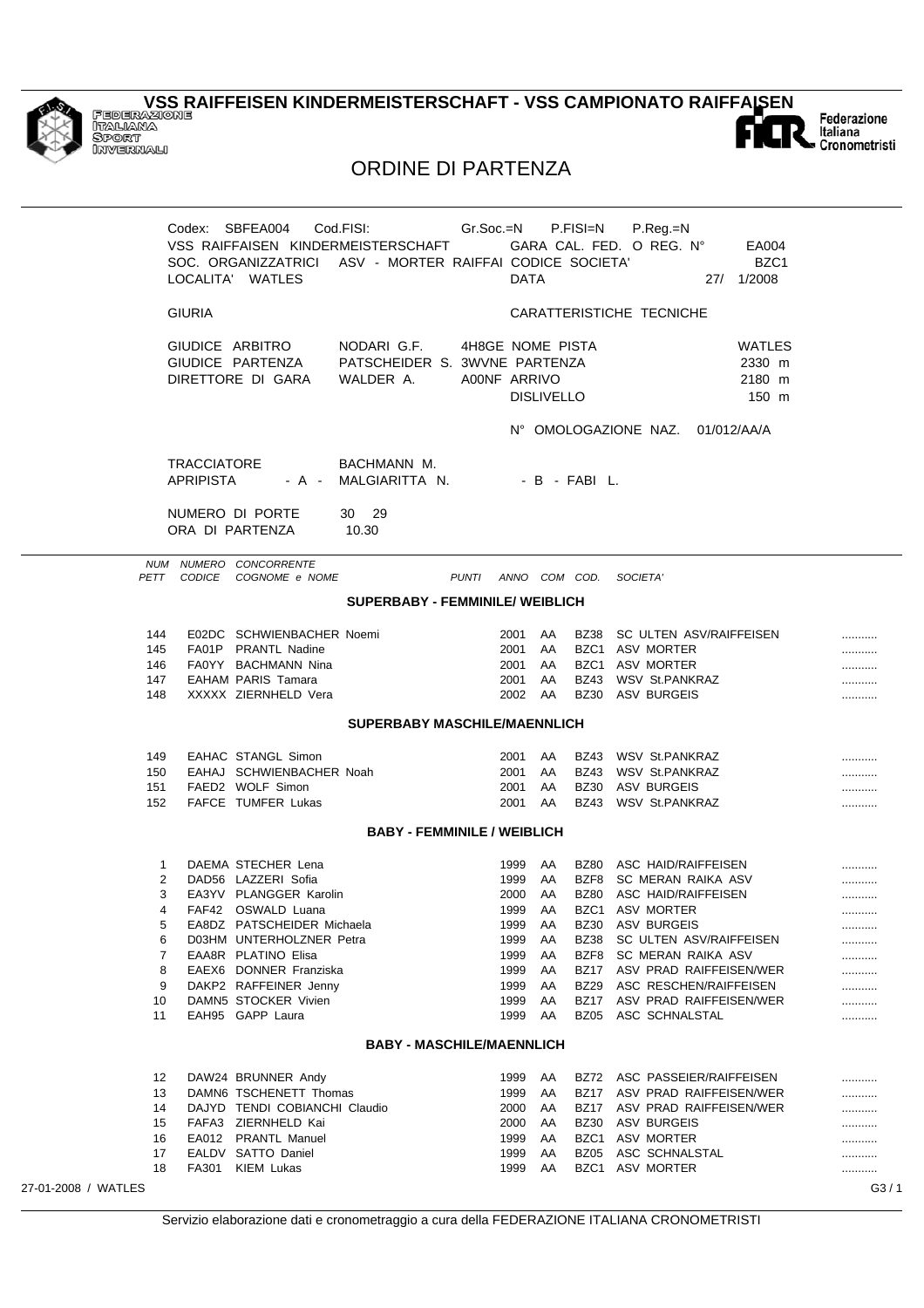|             |               | NUM NUMERO CONCORRENTE       |              |      |    |             |                         |   |
|-------------|---------------|------------------------------|--------------|------|----|-------------|-------------------------|---|
| <b>PETT</b> | <b>CODICE</b> | COGNOME e NOME               | <b>PUNTI</b> | ANNO |    | COM COD.    | SOCIETA'                |   |
| 19          |               | DADAP STAFFLER Juri          |              | 1999 | AA | BZF8        | SC MERAN RAIKA ASV      |   |
| 20          |               | DADAM CAREGNATO Marco        |              | 1999 | AA | BZF8        | SC MERAN RAIKA ASV      |   |
| 21          |               | DA2XW KAHLERT Leonard        |              | 1999 | AA | <b>BZ17</b> | ASV PRAD RAIFFEISEN/WER |   |
| 22          |               | DAXM9 MATHA Alex             |              | 1999 | AA | BZC4        | ASC TERLAN              |   |
| 23          |               | EAAAY PLATZER Jonas          |              | 1999 | AA | BZF8        | SC MERAN RAIKA ASV      |   |
| 24          |               | <b>EAHAE STAFFLER Lukas</b>  |              | 2000 | AA | <b>BZ43</b> | <b>WSV St.PANKRAZ</b>   |   |
| 25          |               | FAED0 FLIRI Noah             |              | 2000 | AA | <b>BZ30</b> | <b>ASV BURGEIS</b>      |   |
| 26          |               | EA8E0 STOCKER Marcel         |              | 1999 | AA | <b>BZ30</b> | ASV BURGEIS             |   |
| 27          |               | DAMN1 MARSEILER Johannes     |              | 1999 | AA | <b>BZ17</b> | ASV PRAD RAIFFEISEN/WER |   |
| 28          |               | DA87F WINKLER Alexander      |              | 1999 | AA | <b>BZ78</b> | ASV VIGILJOCH           |   |
| 29          |               | <b>EAC6R DUREGGER Moritz</b> |              | 2000 | AA | BZC4        | ASC TERLAN              | . |
| 30          |               | FAFA1 PLATTER Jonas          |              | 2000 | AA | <b>BZ30</b> | <b>ASV BURGEIS</b>      |   |
| 31          | FAF96         | <b>FREI</b> Patrick          |              | 2000 | AA | <b>BZ43</b> | WSV St.PANKRAZ          |   |
| 32          | EAM8F         | <b>RAICH David</b>           |              | 1999 | AA | <b>BZ78</b> | ASV VIGILJOCH           |   |
| 33          |               | DAW26 KOFLER Achim           |              | 1999 | AA | <b>BZ72</b> | ASC PASSEIER/RAIFFEISEN |   |
| 34          |               | EAHAF SCHWIENBACHER Jan      |              | 1999 | AA | <b>BZ43</b> | <b>WSV St.PANKRAZ</b>   |   |
| 35          |               | FA6N9 HOFER Alex             |              | 1999 | AA | <b>BZ17</b> | ASV PRAD RAIFFEISEN/WER |   |
| 36          |               | FADPD GARBER Stefan          |              | 2000 | AA | <b>BZ55</b> | <b>ASV TSCHERMS</b>     |   |
| 37          |               | <b>FAERR GRUBER Tobias</b>   |              | 2000 | AA | BZJ7        | ASV BURGSTALL/RAIFFEISE |   |
| 38          |               | DAW25 HOFER Max              |              | 1999 | AA | <b>BZ72</b> | ASC PASSEIER/RAIFFEISEN |   |
| 39          |               | FAEA8 LOCHMANN Simon         |              | 1999 | AA | <b>BZ78</b> | ASV VIGILJOCH           |   |
| 40          | FA9J2         | <b>REITERER Samuel</b>       |              | 1999 | AA | <b>BZJD</b> | ASV RIFFIAN KUENS       |   |
| 41          |               | FA9HX SCHWABL Stefan         |              | 1999 | AA | <b>BZJD</b> | ASV RIFFIAN KUENS       |   |
| 42          | FA9HY         | <b>HALLER Simon</b>          |              | 2000 | AA | <b>BZJD</b> | ASV RIFFIAN KUENS       |   |
| 43          | FAFRT         | <b>SANIN Michele</b>         |              | 2000 | AA | BZF8        | SC MERAN RAIKA ASV      |   |
| 44          | FA9HR         | PINEIDER Hannes              |              | 1999 | AA | <b>BZJD</b> | ASV RIFFIAN KUENS       |   |
| 45          | FA9J0         | <b>OBERTEGGER Lukas</b>      |              | 1999 | AA | <b>BZJD</b> | ASV RIFFIAN KUENS       |   |
|             |               |                              |              |      |    |             |                         |   |

## **CUCCIOLI - FEMMINILE/ WEIBLICH**

| 46 | A01LT BRUNNER Lara            | 1997 | AA | <b>BZ72</b>      | ASC PASSEIER/RAIFFEISEN      |   |
|----|-------------------------------|------|----|------------------|------------------------------|---|
| 47 | EA8E4 TOLARDO Sara            | 1998 | AA | <b>BZ30</b>      | <b>ASV BURGEIS</b>           |   |
| 48 | 90411 PFEIFER Maria           | 1997 | AA | BZG8             | ASC ORTLER/RAIFFEISEN        | . |
| 49 | EAHA2 STANGL Franziska        | 1998 | AA | <b>BZ43</b>      | <b>WSV St.PANKRAZ</b>        |   |
| 50 | A02XT FIEG Franziska          | 1997 | AA | BZF8             | SC MERAN RAIKA ASV           |   |
| 51 | EA8E1 FLIRI Sara              | 1998 | AA | <b>BZ30</b>      | <b>ASV BURGEIS</b>           |   |
| 52 | A00C9 GRUBER Katharina        | 1997 | AA |                  | BZ17 ASV PRAD RAIFFEISEN/WER |   |
| 53 | D03HF SCHWIENBACHER Lea       | 1998 | AA | <b>BZ38</b>      | SC ULTEN ASV/RAIFFEISEN      |   |
| 54 | 80CWN PFEIFER Barbara         | 1997 | AA |                  | BZG8 ASC ORTLER/RAIFFEISEN   |   |
| 55 | 80CWM REINSTADLER Mara        | 1997 | AA |                  | BZG8 ASC ORTLER/RAIFFEISEN   |   |
| 56 | E02D2 HOLZNER Leonie          | 1998 | AA | <b>BZ38</b>      | SC ULTEN ASV/RAIFFEISEN      | . |
| 57 | A0038 TUMLER Natalie          | 1997 | AA | <b>BZ05</b>      | ASC SCHNALSTAL               | . |
| 58 | EAHET SPECHTENHAUSER Sonja    | 1998 | AA | <b>BZ05</b>      | ASC SCHNALSTAL               | . |
| 59 | CAX9R SCHWALT Eva             | 1997 | AA | <b>BZ17</b>      | ASV PRAD RAIFFEISEN/WER      | . |
| 60 | CAEV1 GLIRA Lisamarie         | 1997 | AA | <b>BZ72</b>      | ASC PASSEIER/RAIFFEISEN      | . |
| 61 | DALCK REICHEGGER Laura Maria  | 1998 | AA | <b>BZ72</b>      | ASC PASSEIER/RAIFFEISEN      |   |
| 62 | <b>EAHEM SANTER Karin</b>     | 1998 | AA | <b>BZ05</b>      | ASC SCHNALSTAL               | . |
| 63 | DA1AH INNERHOFER Johanna      | 1997 | AA | BZF8             | SC MERAN RAIKA ASV           |   |
| 64 | DAD53 ALBER Magdalena         | 1998 | AA | BZF8             | SC MERAN RAIKA ASV           | . |
| 65 | CAJ3H MALL Madea              | 1998 | AA | <b>BZ29</b>      | ASC RESCHEN/RAIFFEISEN       | . |
| 66 | C04C5 PLANGGER Anna           | 1998 | AA | <b>BZ29</b>      | ASC RESCHEN/RAIFFEISEN       |   |
| 67 | EAM8K HILLEBRAND Vera         | 1998 | AA | <b>BZ78</b>      | ASV VIGILJOCH                |   |
| 68 | FAF3W OSWALD Lorena           | 1997 | AA | BZC <sub>1</sub> | <b>ASV MORTER</b>            |   |
| 69 | DARXE PATSCHEIDER Deborah     | 1998 | AA | <b>BZ80</b>      | ASC HAID/RAIFFEISEN          |   |
| 70 | <b>EAC6N DUREGGER Greta</b>   | 1998 | AA | BZC4             | <b>ASC TERLAN</b>            | . |
| 71 | CAEVA ALBER Franziska         | 1998 | AA | <b>BZ37</b>      | ASC HAFLING/RAIFFEISEN       | . |
| 72 | DA2XM KLOTZ Melanie           | 1998 | AA | <b>BZ17</b>      | ASV PRAD RAIFFEISEN/WER      | . |
| 73 | AAEZ0 WALLNOEFER Anna         | 1998 | AA |                  | BZG8 ASC ORTLER/RAIFFEISEN   | . |
| 74 | CAFPX HOFER Nadia             | 1997 | AA | <b>BZ72</b>      | ASC PASSEIER/RAIFFEISEN      |   |
| 75 | <b>EAMCL GATSCHER Martina</b> | 1997 | AA |                  | BZC4 ASC TERLAN              |   |
| 76 | EAJC3 STECK Sara              | 1997 | AA | <b>BZ29</b>      | ASC RESCHEN/RAIFFEISEN       |   |
| 77 | <b>FAERN GRUBER Stefanie</b>  | 1998 | AA | BZJ7             | ASV BURGSTALL/RAIFFEISE      | . |
| 78 | DA2XL STECHER Stefanie        | 1997 | AA | <b>BZ17</b>      | ASV PRAD RAIFFEISEN/WER      |   |
| 79 | FAA8V AUSSURER Katharina      | 1997 | AA | BZC4             | <b>ASC TERLAN</b>            |   |
| 80 | FAF0R MONZ Theresa            | 1998 | AA | <b>BZ80</b>      | ASC HAID/RAIFFEISEN          |   |
| 81 | FAA8J MITTERER Sylvia         | 1998 | AA |                  | BZC4 ASC TERLAN              |   |
| 82 | FA9HE REITERER Judith         | 1997 | AA | <b>BZJD</b>      | ASV RIFFIAN KUENS            |   |

27-01-2008 / WATLES G3 / 2